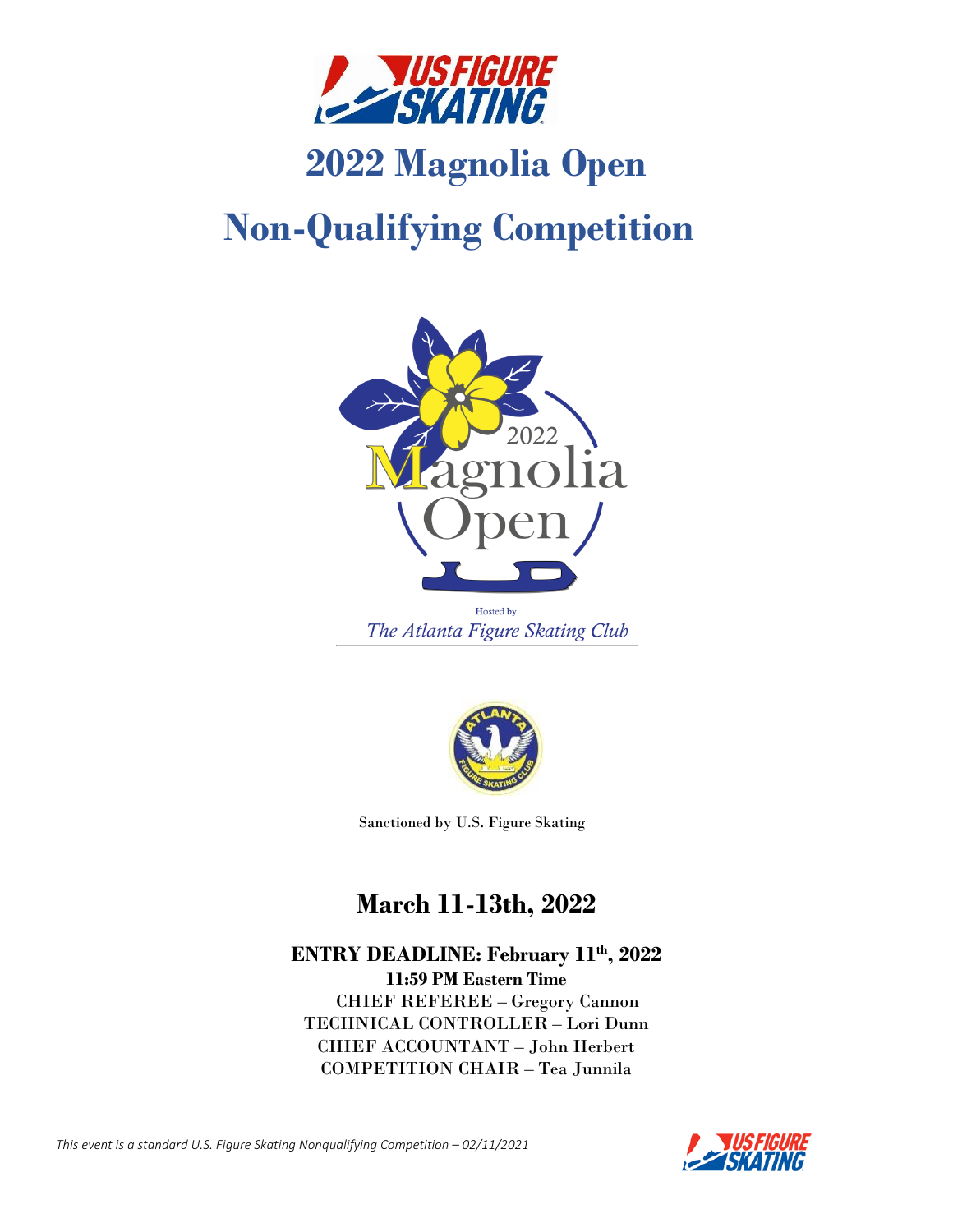# GENERAL:

The 2022 MAGNOLIA OPEN as EXCEL Series participant and COMPETE USA Competition will be conducted in accordance with the rules and regulations of U.S. Figure Skating, as set forth in the [current rulebook,](https://www.usfigureskating.org/about/rules) as well as any pertinent updates that have been posted on the U.S. Figure Skatin[g website.](https://www.usfigureskating.org/members-only/members/technical-notifications)

This competition is open to all eligible, restricted, reinstated or readmitted persons as defined by the Eligibility Rules, and who are currently registered members of a U.S. Figure Skating member club, a collegiate club or who is an individual member in accordance with the current rulebook. Current rulebook rules apply also for non-U.S. Citizens.

All participants are expected to abide by the Code of Ethics (GR 1.01) and the Code of Conduct (GR 1.02) as set forth in the U.S. Figure Skating [Rulebook.](https://www.usfigureskating.org/about/rules)

### SERIES INFORMATION:

The 2022 Magnolia Open competition is a designated Excel Series competition for the 2022 Excel Series. As an Excel Series event, skaters entered in the Series at eligible levels will earn points for their placement.

Skaters must be registered for the Excel Series prior to competing at designated competition; The deadline to register is March  $1<sup>st</sup>$ , 2022, or prior to your first competition, whichever is earlier.

Skaters must register to participate in the Excel Series prior to competition at designated competitions in order to have their points recorded and seen in standings. [Excel Series Registration](https://m.usfigureskating.org/series/registration/overview/9?id=9) | [Excel Series Information](https://www.usfigureskating.org/members-only/skating-opportunities/excel/series-info)

### COVID-19 INFORMATION:

All attendees are always required to properly wear face coverings over their nose and mouth and secured under their chin while in a facility with the only exception as approved by facility, skaters may remove when on the ice. This is not only for your protection, but for the protection of others and is applied to all attendees. Modifications may occur depending on health situation during the event.

Social distancing must be always maintained. Current CDC recommendations will be followed during the event. Modifications may occur depending on health situation during the event.

Spectators: Extra spectator attendance will depend on health situation during the event. Currently spectators are allowed at the ice rink.

Pre event communication: Communication channel will be established to inform skaters and coaches about the competition environment including current Covid-19 restrictions, venue maps, safety plans or any other urgent information including local, national or USFS restrictions. This competition will use Virtual Program (under Atlanta FSC website) to deliver all material including start orders and results: physically distanced link to all important information.

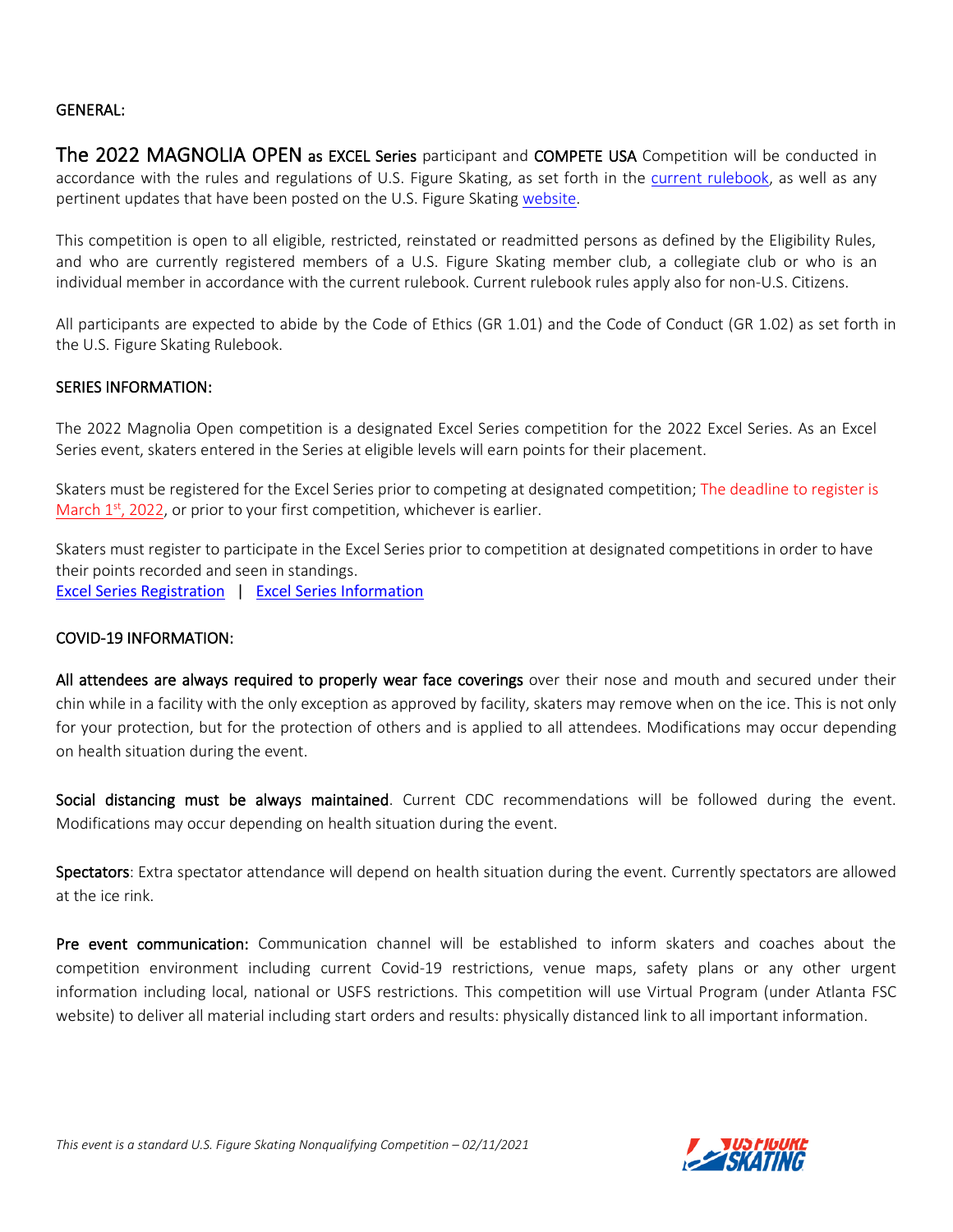# U.S. Figure Skating Mask Policy – Revised July 30, 2021

With a continued focus on the overall health and safety of all members, U.S. Figure Skating's updated COVID-19 policy will go into effect August 2, 2021.

The policy, with the approval and guidance of U.S. Figure Skating's Chair of the Sports Science and Medicine Committee and support of U.S. Figure Skating's Board of Directors, is based on the Centers for Disease Control (CDC) *updated* [Interim](https://na01.safelinks.protection.outlook.com/?url=https%3A%2F%2Fwww.cdc.gov%2Fcoronavirus%2F2019-ncov%2Fvaccines%2Ffully-vaccinated-guidance.html&data=04%7C01%7C%7Ca18111d9ef154ddb664e08d9514a6ad3%7C84df9e7fe9f640afb435aaaaaaaaaaaa%7C1%7C0%7C637630202536188184%7CUnknown%7CTWFpbGZsb3d8eyJWIjoiMC4wLjAwMDAiLCJQIjoiV2luMzIiLCJBTiI6Ik1haWwiLCJXVCI6Mn0%3D%7C1000&sdata=1Hrx3eCZqTgek218PfU%2BFN1wirAtgxxMJB1bxDzEw%2Fc%3D&reserved=0)  [Public Health Recommendations for Fully Vaccinated People](https://na01.safelinks.protection.outlook.com/?url=https%3A%2F%2Fwww.cdc.gov%2Fcoronavirus%2F2019-ncov%2Fvaccines%2Ffully-vaccinated-guidance.html&data=04%7C01%7C%7Ca18111d9ef154ddb664e08d9514a6ad3%7C84df9e7fe9f640afb435aaaaaaaaaaaa%7C1%7C0%7C637630202536188184%7CUnknown%7CTWFpbGZsb3d8eyJWIjoiMC4wLjAwMDAiLCJQIjoiV2luMzIiLCJBTiI6Ik1haWwiLCJXVCI6Mn0%3D%7C1000&sdata=1Hrx3eCZqTgek218PfU%2BFN1wirAtgxxMJB1bxDzEw%2Fc%3D&reserved=0) issued on July 27, 2021. This revised policy recognizes the new evidence outlined by the CDC for fully vaccinated people given new evidence on the B.1.617.2 (Delta) variant currently circulating in the United States. This policy is in effect for all U.S. Figure Skating events or activities, recognizing that members may be traveling to events or activities with differing requirements.

# Effective August 2, 2021

Masks are required to be worn indoors by ALL people (including fully vaccinated people) attending any U.S. Figure Skatingsanctioned event or activity despite local, state or facility policies. Sanctioned activities include competitions (U.S. Figure Skating and Compete USA), exhibitions/performances and test sessions.

### Exceptions:

- Athletes practicing or competing on the ice.
- Warming up outside.

# 2022 MAGNOLIA OPEN INFORMATION AND REGISTRATION

### EMS REGISTRATION:

Entries will be accepted via [EMS](https://m.usfigureskating.org/competition-registration/) at <https://m.usfigureskating.org/> with credit card only. Each transaction will include a 3% credit card fee. Online registration opens on January 11th, 2022 at 12:00 pm (noon) ET and closes on February  $11^{th}$ , 2022 at 11:59 pm ET. Skaters wishing to register for the competition will need their U.S. Figure Skating member number and password. Registration may close earlier in case event reaches full capacity prior the set deadline.

### 2022 MAGNOLIA OPEN DEADLINE

# Registration Deadline: February 11<sup>th</sup>, 2022 at 11:59 PM ET Late Registration Deadline: February 13th<sup>th</sup>, 2022 at 11:59 PM ET + \$30 Late Fee

- 1. Go to<https://m.usfigureskating.org/>
- 2. Enter your U.S. Figure Skating or Learn to Skate Member number and password If you need assistance with your member number and password, contact Member Services at [memberservices@usfigureskating.org.](mailto:memberservices@usfigureskating.org)
- 3. Click the blue EMS button then "Competition Registration"
- 4. Choose "2022 Magnolia Open" from the list of competitions. If you need assistance completing your registration, contact [productsupport@usfigureskating.org.](mailto:productsupport@usfigureskating.org)

### ENTRY FEES:

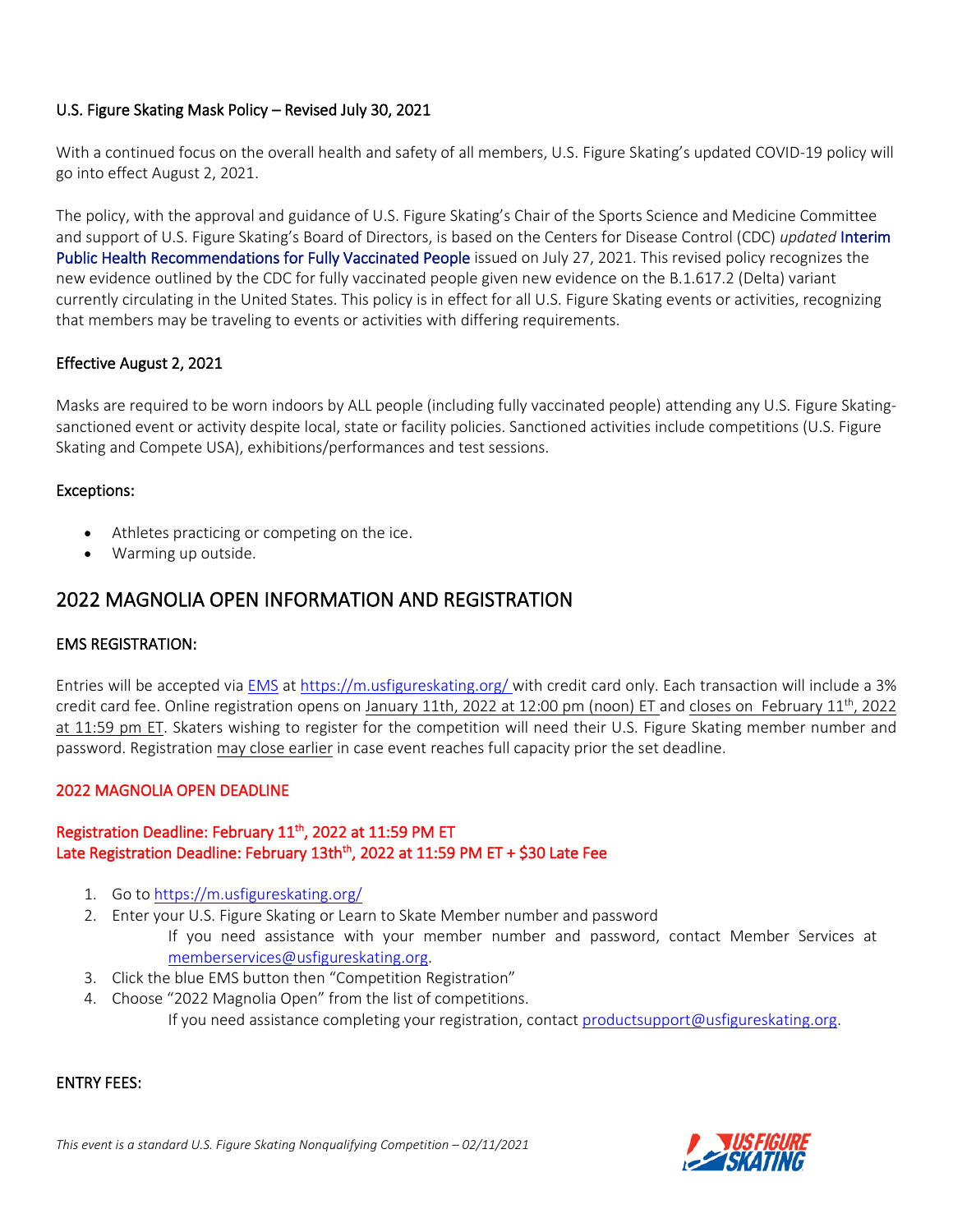| First IJS Event*                                      | \$130.00 |
|-------------------------------------------------------|----------|
| Additional IJS Event                                  | \$110.00 |
| First 6.0 Event                                       | \$110.00 |
| Additional 6.0 Event                                  | \$80.00  |
| Compete USA Event                                     | \$80.00  |
| <b>Production Ensemble Events</b>                     | \$150.00 |
| * IJS Event will always be considered as first event. |          |

# PARTNERED EVENTS/GROUPS, Including Mini Ensemble and Production Ensemble:

Only one partner will complete registration for the team. During the registration process, you will be asked to identify your partner and verify their test information. The registered partner will be responsible for managing all aspects of the competition for the team including music/PPC upload, practice ice sales, etc.

# REFUND POLICY:

No refunds will be granted under any circumstances, including medical, unless the competition or an event is canceled. Online processing fees are non-refundable. Payment of any fees will be required before the skater is allowed to participate in practice ice or events.

### ELIGIBILITY/TEST LEVEL:

Test Level: Competition level is the highest free skate test passed as of the entry deadline of this competition in the discipline the skater is entering. Athletes may skate up one level above that for which they qualify. Please note, athletes may not skate down in any event. Excel Series attendees must be on desired level by March 1st, 2022.

Age restrictions/requirements: Singles free skate events (well-balanced program) have the following requirements:

Juvenile Girls: 12 - years or younger; Boys – 13 years or younger, Open Juvenile: Girls – 13 years or older; Boys – 14 years or older, Adults must be 21 years or older.

Skaters entering pre-juvenile and lower events will be divided as closely as possible by age should the number of entries warrant more than one group.

### Adult events:

Age classes for all free skate, dramatic entertainment, and light entertainment events:

- Young Adult: 18 years through 20 years
- Class I: 21 years through 35 years
- Class II: 36 years through 45 years
- Class III: 46 years through 55 years
- Class IV: 56 years through 65 years
- Class V: 66 years and older

All age classes may be divided or combined depending on the number of entries and at the discretion of the chief referee and/or the competition committee. Men and ladies will be combined in adult 1 through adult bronze free skate events (based on the Adult [Competition Series rules\),](https://www.usfigureskating.org/skate/skating-opportunities/adult-skating) athletes in adult silver and higher free skate events with no competitor of the same gender in another age class will be offered the opportunity to skate an exhibition for first place, skate up to the next higher level (if this provides a competitor) or be issued a refund. The chief referee reserves

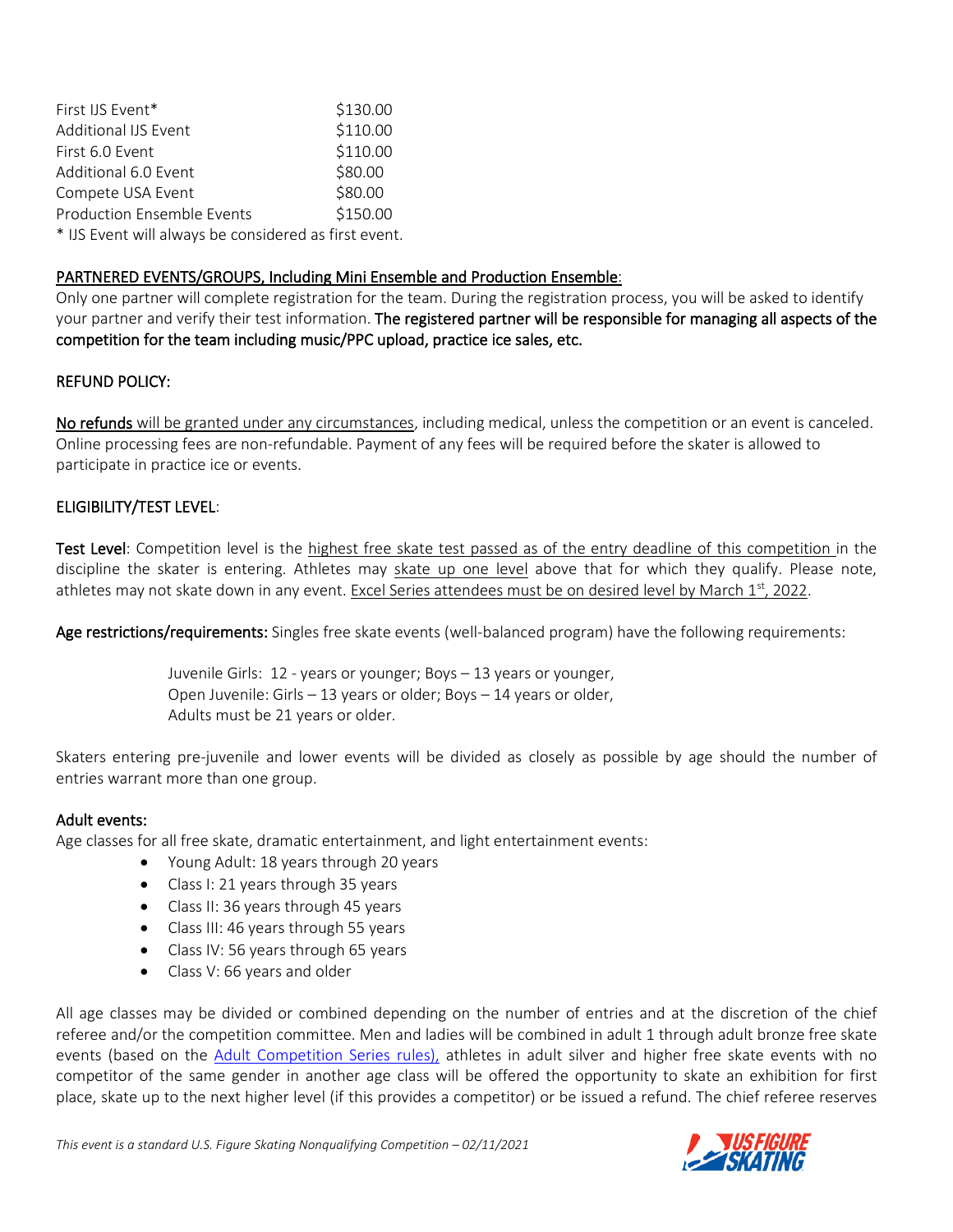the right to request proof of age.

# Group Splitting:

If there are more than 24 entries per event, rounds will be held in accordance with rule 2460. Chief Referee may divide Production Showcase Ensemble events into different groups based on age, test level etc.

# Foreign skaters:

Non-U.S. skaters intending to register for this competition must set up a non-member account prior to registering for the competition [\(click here for HOW TO](https://public.3.basecamp.com/p/GwrcZ9DuXrqkxKykKbYQxJGn)). This can be done by choosing the "Non-Member? Create Account" option on the **Members Only** login page.

# EMS Competition Portal:

Once online registration has been completed, skaters will gain access to the EMS Competition Portal for this competition. This is where you will manage music and PPC (Planned Program Content) uploads as well as purchase practice ice, view the competition schedule (once available) and update coach information. To access your competition portal, click the Event Management System button on the [Members](https://m.usfigureskating.org/ems/) Only landing page, then select the competition name from options at the bottom of the screen.

# SCHEDULE:

Competitors may be scheduled on any day or time for the announced date of the competition. The competition and practice ice schedule will be available after the close of entries. All participants will be notified via email once available and will be visible within th[e EMS Competition Portal.](https://m.usfigureskating.org/competition/30441) The Atlanta Figure Skating Club reserves the right to divide an event, limit the number of entries, hold an event with only one entry, and cancel an event with only one entry. Prior closing the entries there will be no information about the schedule or pre plan of the scheduling.

# EMS MUSIC UPLOAD:

# DEADLINE: FEBRUARY 28TH, 2022 6:00 PM ET A \$25.00 LATE FEE WILL APPLY

Competitors participating in events with music are required to upload their music to [EMS Competition Portal](https://m.usfigureskating.org/competition/30441) no later than February 28<sup>th</sup>, 2022 at 6:00 PM ET. After this date, skaters will be locked out of this feature and subject to a \$25 late fee. The late fee will automatically be added to each skater's cart who doesn't meet this requirement by the deadline. Late fees will not be removed under any circumstances and must be paid prior to receiving the skater credential onsite.

# EMS MUSIC UPLOAD HOW TO: [CLICK HERE](https://public.3.basecamp.com/p/ycj6D89r1GruJVv8oTSWXUqW)

*If you need assistance, email [productsupport@usfigureskating.org](mailto:productsupport@usfigureskating.org)* 

All music must meet the following criteria. If you have questions about what format you have, please contact your coach and get a new version of your music that meets the criteria listed below.

# Music criteria:

- File Format: MP3
- Bit Rate: 192 kbps or higher and Sample Rate: 44,100 kHz
	- o This will be verified by the music chair and they may request you upload a corrected file
- Leaders and trailers (the silence or "dead space" before and after the actual start and end of the program music) may not exceed two (2) seconds. We prefer that there be NO leaders or trailers at all. Excessive leaders and trailers may disrupt the playing of the music during competition.

*This event is a standard U.S. Figure Skating Nonqualifying Competition – 02/11/2021*

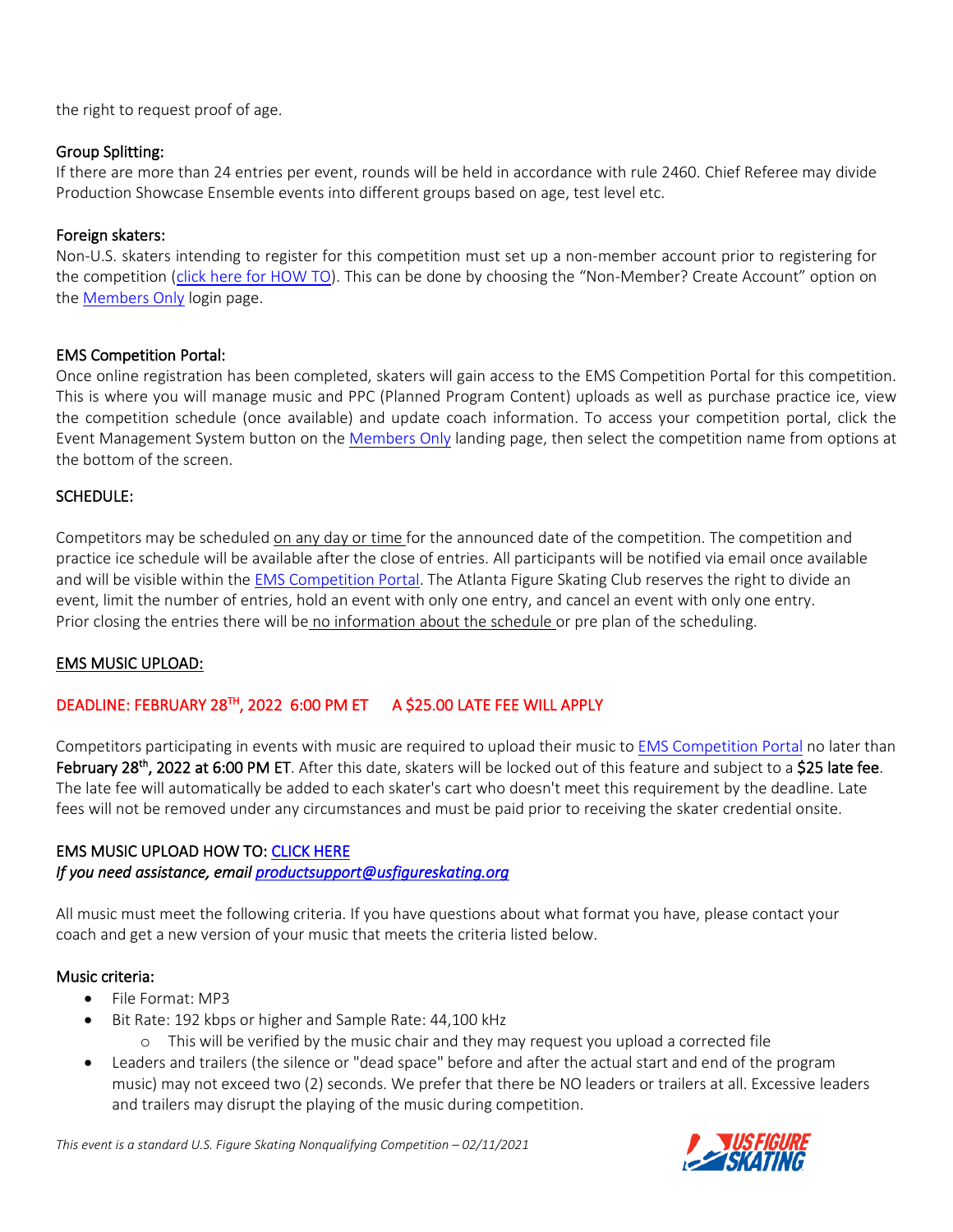# Back up copy:

Competitors must also bring a copy of their competition music on CD as a backup in case of technical difficulties and must be available rink side during the competition. Only CDs (standard CD-R format only) will be accepted for backups and must be clearly marked with the competitor's name, event, and running time. Only one track per CD is allowed. Music will not be played from personal devices due to disinfecting difficulties.

# EMS PLANNED PROGRAM CONTENT (PPC):

# DEADLINE: FEBRUARY 28<sup>th</sup>, 2022 at 6 PM ET A \$25.00 LATE FEE WILL APPLY

Competitors participating in IJS events are required to submit PPC in [EMS Competition Portal](https://m.usfigureskating.org/competition/30441) no later than February 28<sup>th</sup>, 2022 at 6:00 PM ET. After this date, skaters will be locked out of this feature in EMS and subject to a \$25 late fee. The late fee will automatically be added to each skater's cart who doesn't meet this requirement by the deadline. Late fees will not be removed under any circumstances and must be paid prior to receiving the skater credential onsite.

# EMS PPC UPLOAD HOW TO[: CLICK HERE](https://public.3.basecamp.com/p/bJNALQ6nPYrJUH2YKAjQ2tMB)

*If you need assistance, email [productsupport@usfigureskating.org](mailto:productsupport@usfigureskating.org)* 

# LATE FEES:

Please follow all entry- and upload deadlines as late fees will be strictly enforced and automatically added to participants account and uncleared account will restrict skater from participating the event.

# JUDGING SYSTEMS:

### IJS:

The International Judging System (IJS) will be used for the following events:

Excel Freeskate Pre Preliminary – Senior, Well Balanced Singles No Test – Juvenile, Adult Pre Bronze – Masters Jr/Sr Free skates, Short Programs Open Juvenile and Juvenile.

# 6.0:

The 6.0 Majority Judging System will be used for: Compete USA events, Excel Free Skate Beginner – High Beginner, Adult Beginner and High Beginner, Compulsory Moves, Jumps Challenge, Spins Challenge, Step Sequences, other Specialty events, and all team events.

Judging systems have been specified in the chart of offered events later in the announcement. In case links to event requirements conflict with latest USFS regulations, the current (latest) rulebook requirements will be followed.

### GOVERNING COUNCIL:

We will implement requirement changes approved at the May, 2021 [U.S. Figure Skating Governing Council.](https://www.usfigureskating.org/members-only/leadership/governing-council) Please check our website and the U.S. Figure Skating website and [Technical Notifications](https://www.usfigureskating.org/members-only/members/technical-notifications) page for updates.

### LIABILITY:

U.S. Figure Skating, The Atlanta Figure Skating Club, and The Cooler accept no responsibility for injury or damage sustained by any participant in this competition. This is in accordance with Rule 1600 of the official U.S. Figure Skating Rulebook.

*This event is a standard U.S. Figure Skating Nonqualifying Competition – 02/11/2021*

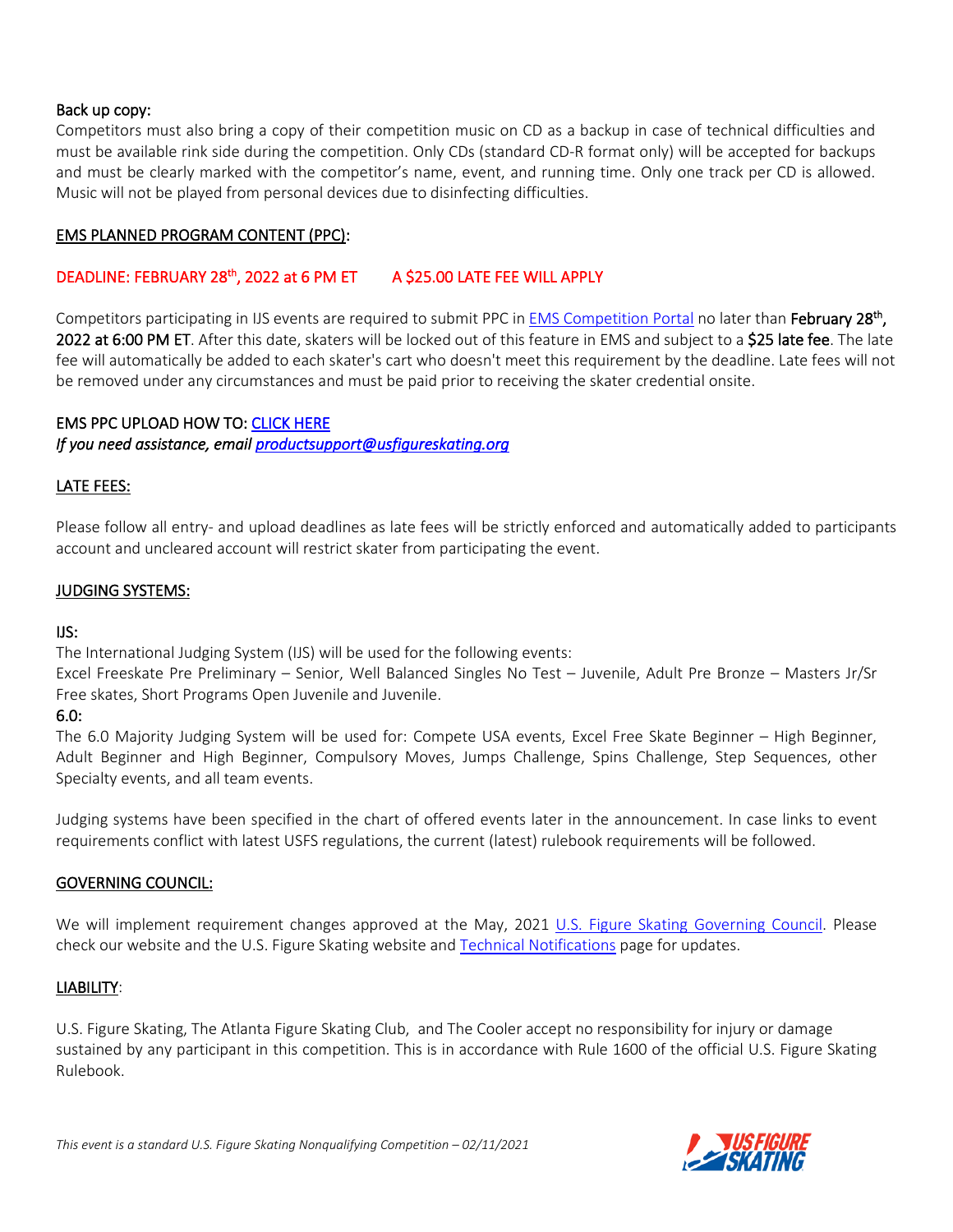# FACILITIES:

The competition will be held at The Cooler, which is located at 10800 Davis Drive, Alpharetta, GA 30004. The two ice surfaces measure 200' x 85' with rounded corners and hockey barriers. The Cooler has locker rooms and an on-site restaurant/bar and snack bar. Due to Covid-19 pandemic, the facility will not offer locker rooms and the restaurant has limited opening hours. Further information will be provided to attendees about the facility accommodations closer to the event. Visit website[: www.coolerathletics.com](http://www.coolerathletics.com/)

# ONSITE REGISTRATION/ HEALTH CHECK-IN AND MITIGATION RULES:

Registration will open on March  $11<sup>th</sup>$ , 2022 as practice ice sessions begin and close at the completion of the final event of the competition. The registration table will be clearly marked and located adjacent to the entrance of the rink. Please be prepared to a possible health check outside the arena prior entering the facility and note that event requires mask wearing policy and social distancing from attendees including athletes, spectators, officials, coaches, and volunteers depending on current health situation.

By registering to this event attendees acknowledge the policies and agree following them. All skaters are also required to sign waivers by U.S. Figure Skating through EMS registration. Health check – in case conducted - can include temperature measuring from exposed forehead and responding to survey questions and dated sticker can be placed visibly on attendee for passing the health check. Currently these processes are not conducted except for the mandatory mask requirement.

Mask wearing is highly recommended also on outside spaces around the rink. Please keep distance to people who are not part of your daily grouping. Please restrain from enjoying beverages elsewhere than specifically designated areas where seating is provided.

Please register promptly upon arrival. Prepare arriving approximately 1 hour prior your event start time. Events may run up to 30 minutes early at the discretion of the Chief Referee.

# LOCKER ROOMS AND CHANGING AREAS:

Locker room availability is pending due to pandemic regulations during the event. Participants will be notified about current situation prior the event. Currently locker rooms are not available at the facility.

In case locker room use is allowed, the rooms and changing areas at U.S. Figure Skating competitive events are for athletes only, will be labeled with regard to specific use and where identified will be gender specific. An exception can be made for athletes 11 years old and younger that will allow for one parent of the same gender to assist their child immediately prior to and after their skating event(s). Please review the Locker Room and Changing Area Policy and the SafeSport Handbook (both found on the [U.S. Figure Skating SkateSafe](https://www.usfigureskating.org/skatesafe) page). Any use of electronic devices or smart phones must be avoided and absolutely no photo/videography is allowed inside locker rooms.

### EMS PRACTICE ICE:

# [Pre-Purchase](https://public.3.basecamp.com/p/rqAXpFKf535Tp76yZk2dcL1b) opening: January 11<sup>th</sup>, 2022 at 12:00 pm (noon) ET, closes day later after registration [Selection](https://public.3.basecamp.com/p/KbtNr6DhEX1Rpf1ePW8LeUB6) opening: February 28<sup>th</sup>, 2022 at 12:00 pm (noon) ET [Open Sales](https://public.3.basecamp.com/p/ZFJN9NPbT99REMpExBTRupYX) opening: March 4<sup>th</sup>, 2022 at 12:00pm (noon) ET

Sales: We will sell practice ice sessions in advance (pre-purchase during registration window, click practice ice button

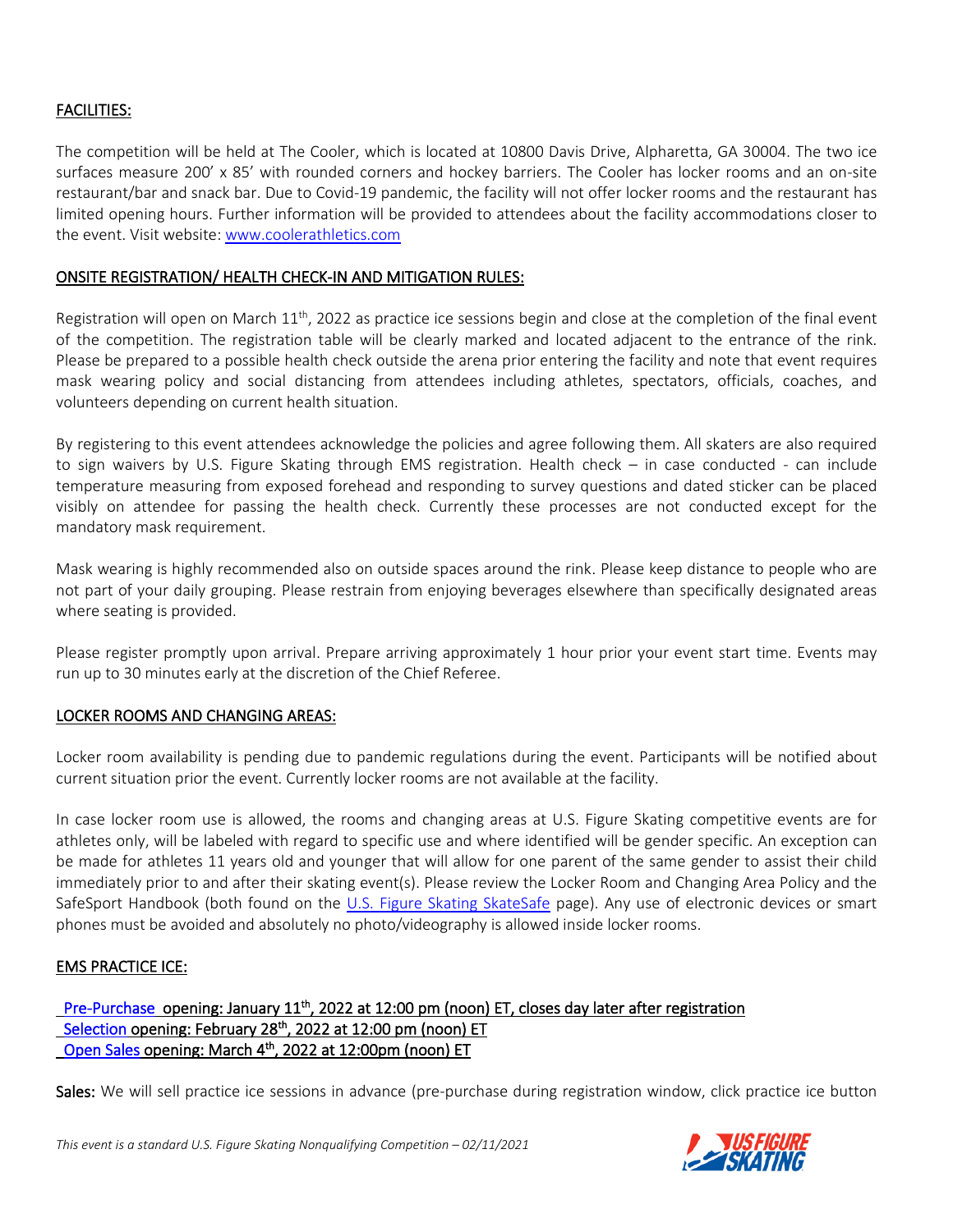on [EMS Competition Portal](https://m.usfigureskating.org/competition/30441) after you have completed registration). After the schedule of competition is published, skaters can select pre purchased sessions. After selection window closes we will open additional open practice ice sales. All practice ice will be available for purchase online only through the [EMS Competition Portal.](https://m.usfigureskating.org/competition/30441) A timeline for practice ice sales periods will be available for viewing on the competition information page of your [EMS Competition](https://m.usfigureskating.org/competition/30441)  [Portal.](https://m.usfigureskating.org/competition/30441) Athletes will be notified about the practice ice selection starting/ending times and additional practice ice sales openings via email. All skaters are encouraged to purchase practice ice through EMS on their mobile devices/computers and sales will remain live through the competition depending on ice availability.

Unofficial Practice Ice: Please note that all practice ice will be Unofficial Practice Ice and no music will be played during sessions.

Earbud/headphones: Earbuds and wireless headphones/other music devices will not be allowed on practice sessions or warmups associated with any events in this competition.

# PRICING:

| o Pre-Purchase practice ice fee (1/event)<br>o Open Sales practice ice fee (unlimited) | \$25.00<br>\$25.00 |                                   |
|----------------------------------------------------------------------------------------|--------------------|-----------------------------------|
| o Team practice session*                                                               |                    |                                   |
| (Ensembles)                                                                            | \$150.00           | (*available as pre-purchase only) |

# PHOTO/VIDEO:

Professional video and photography sales services will be provided during the competition. Event will not be live streamed as spectators will be allowed in the building. In case these changes, attendees will be notified of possible changes. Attendees will be notified about the vendor later. Event video is not included in entry fee.

For the safety and welfare of the skater, personal photography and videography will be permitted in the stands only and is restricted to hand-held/battery operated equipment (no tripods.) Flash photography is strictly prohibited in the ice arenas and stands. No one will be permitted to obstruct the view of other seated spectators by standing in front of or hanging over the plexi-glass barriers or to film at alternative ice entrances. In order to comply with local fire safety codes, all aisles within the stands must also remain clear. Non-compliance with this policy or refusal to comply immediately with requests from event officials will result in the violator being escorted out of the rink.

Note, per U.S. Figure Skating policy, photographing and/or recording of anyone other than your own skater is strictly prohibited as stated in the Basic Ice Usage and Skater Etiquette Information document found in the Club Resource section of Member's Only on USFS website.

### AWARDS:

### Medal:

Medals will be presented to the  $1<sup>st</sup>$ ,  $2<sup>nd</sup>$ ,  $3<sup>rd</sup>$  and  $4<sup>th</sup>$  place winners in each competition event. Each singles event will be awarded separately. Team events will have award for each team member.

Award ceremonies will be conducted approximately 20 minutes after event results are official. Award podium will be in the lobby area. Modifications may occur depending on the covid-19 risk level. In case health regulations require, ceremonies will be withheld, and medals can be retrieved from registration desk.

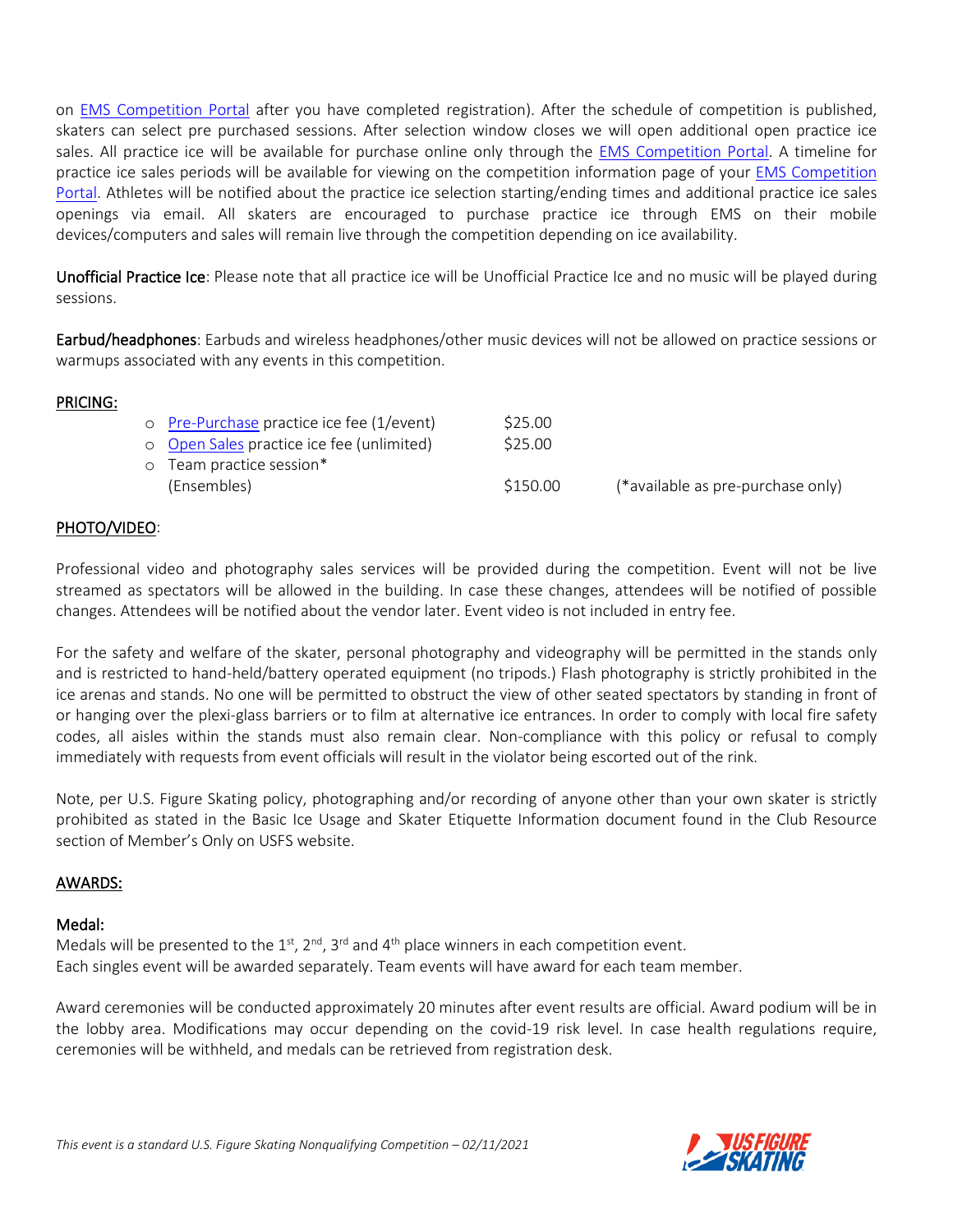# OFFICIAL NOTICES:

An official bulletin board will be maintained virtually on the Atlanta Figure Skating Club website as Virtual Program. All starting orders and results will be posted online only. Link to this information will be provided for each attendee. It is the responsibility of each competitor, parent and coach to check the bulletin board frequently for any schedule changes and/or additional information.

Skaters are requested to arrive 60 minutes, (1 hour) prior to the scheduled time of their event. A tentative schedule of events will be posted prior to the competition. Events may run up to 30 minutes early at the discretion of the Chief Referee.

# TEST CREDIT:

Skaters that meet the requirements for test credit may request their test credit forms at registration (Open Juvenile - Juvenile only, Adult Silver – Masters Jr/Sr only). This must be requested on-site. Test credit will not be available after the last IJS event has ended and the competition has concluded. Please make the request at registration desk no later than one hour after your events conclusion. Forms must be picked up at the registration desk prior to the end of the competition. A nominal fee of 20\$ will be charged. We will accept credit card or online payments only. Link for online payments will be provided at the registration desk. This will be a no-cash-venue. Request form will be available via the Virtual Program or open for pre purchase at registration.

### IMPORTANT NOTICE FOR ALL COACHES:

To be a credentialed coach at a sanctioned nonqualifying competition, coaches must meet the compliance requirements listed below and verified by the U.S. Figure Skating. Athletes are limited to one coach at the event per skater. Please register only one coach as signing up for the competition.

### Find information:

- [My Competitions](https://public.3.basecamp.com/p/rXE1uyVQqyg3xA7hzXAjpudM)
- [My Skaters](https://public.3.basecamp.com/p/w79NH9tSWWwJ17EjeUhdpy1V)
- Coach [Schedule](https://public.3.basecamp.com/p/3UXnPmqVfktsb1qEwg6AHR2h)

### Coach/Choreographer (domestic/non-foreign):

- ✓ Must be a current full member of U.S. Figure Skating either through a member club or as an individual member.
- ✓ If 18 years or older, must submit information for, proper payment of \$30 and successfully pass a background check.
	- o The background check will be valid for two seasons, the one in which it was completed plus one additional.
- $\checkmark$  If 18 years or older, must complete annual SafeSport Training.  $*$ 
	- o The training will be valid for 365 days from date of completion and there is no cost for the training/certification.
- $\checkmark$  Must complete the Professional Coach/Choreographer Coaching Education Requirement (CER) through the Professional [Skaters Association \(PSA\).](https://skatepsa.com/compliance)
- ✓ Must submit proof of general liability insurance with limits of \$1 million per occurrence/ \$5 million aggregate.
- $\checkmark$  Must agree to the U.S. Figure Skating Code of Ethics.  $*$
- $\checkmark$  Must complete three waivers: 1) Assumption of Risk, Waiver and Release and Indemnification Agreement, 2) Medical Consent and 3) Name and Likeness Release and Consent Agreement. \*
- $\checkmark$  If attending a qualifying competition or traveling as a part of Team USA and/or International Selection Pool (ISP), must be a full member of th[e Professional Skaters Association \(PSA\).](https://skatepsa.com/membership)

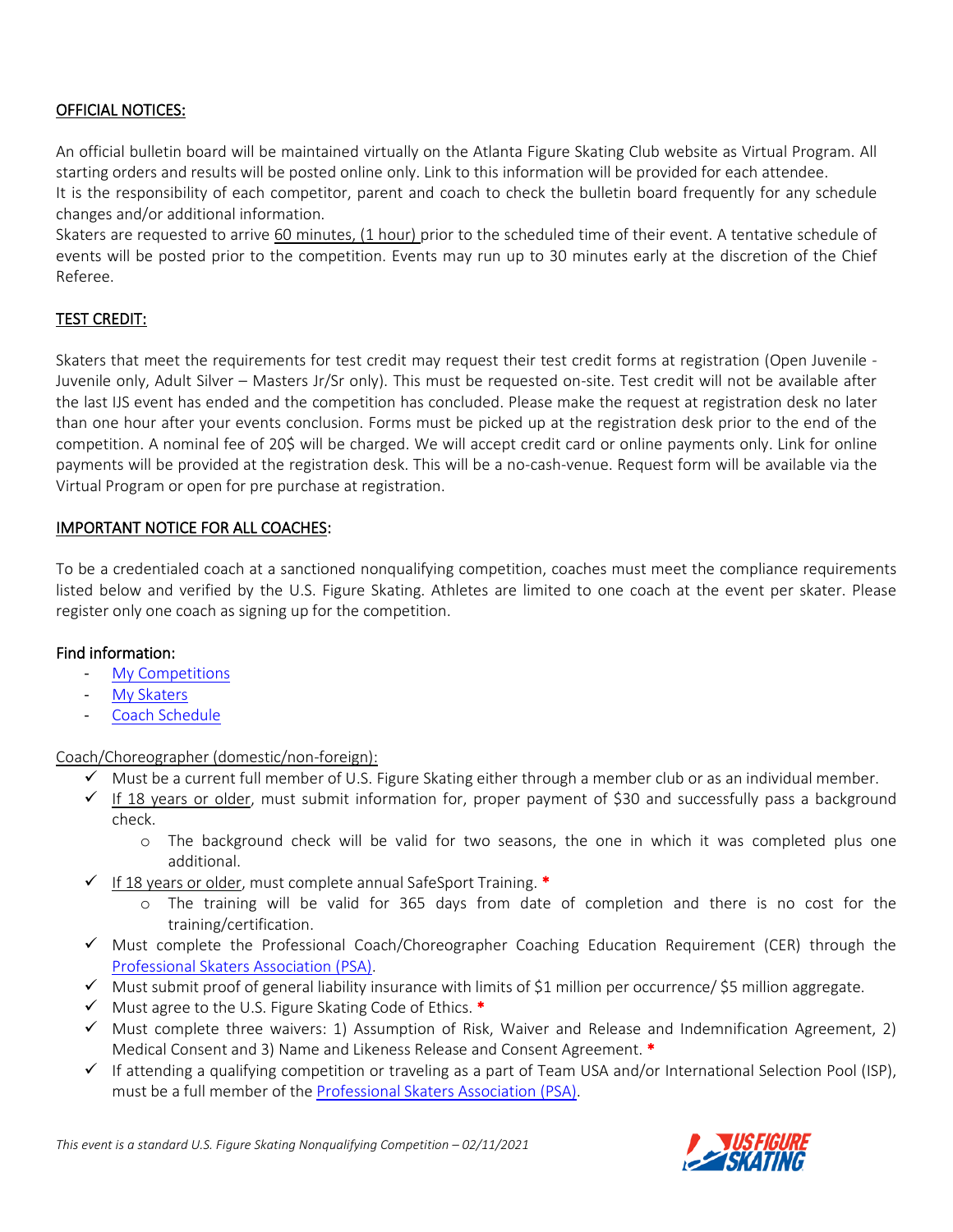Learn to Skate USA Coach:

- ✓ Must be a current full member of U.S. Figure Skating either through a member club or as an individual member OR Learn to Skate USA instructor membership
- $\checkmark$  If 18 years or older, must submit information for, proper payment of \$30 and successfully pass a background check. \*
	- o The background check will be valid for two seasons, the one in which it was completed plus one additional.
- $\checkmark$  If 18 years or older, must complete annual SafeSport Training.  $*$ 
	- o The training will be valid for 365 days from date of completion and there is no cost for the training/certification.
- ✓ Learn to Skate USA Instructor Certification completed OR U.S. Figure Skating compliance coach (details above)

# **\*** Accessible via U.S. Figure Skating Members Only Website: [www.usfsaonline.org](http://www.usfsaonline.org/)  $\rightarrow$  Person Icon  $\rightarrow$  or Account  $\rightarrow$  Member Profile  $\rightarrow$  Compliance

### Foreign Coach/Choreographer:

 $\checkmark$  Required to present the LOC with a letter from their federation verifying they are a member in good standing.

For more information regarding Coach Compliance, please visit the [Coach Compliance](https://www.usfigureskating.org/support/coach/coach-compliance) page.

All coach compliance is verified via EMS and is connected to the U.S. Figure Skating database.

Skate Safe: In accordance with federal law, specifically S.534 - Protecting Young Victims from Sexual Abuse and SafeSport Authorization Act of 2017, U.S. Figure Skating, as a National Governing Body, and all member figure skating clubs, as Local Affiliated Organizations, are under the jurisdiction of the U.S. Center for SafeSport. All sanctioned events must comply with U.S. Figure Skating's Skate Safe policies. Skate Safe training is available through [http://www.usfsaonline.org](http://www.usfsaonline.org/) for full members of U.S. Figure Skating (through Learn to Skate USA portal for instructors). There is no cost to this training and certification is valid for 1 season.

Credential: All coaches are verified through the U.S. Figure Skating database who are approved to receive a credential at the competition. Coaches will need to check in at the event registration desk and show a government issued photo I.D. to receive a credential.

If a coach cannot provide a photo I.D. and is not on the list or cannot produce the necessary documents, he or she will not be allowed a credential. There can be no exceptions to this policy.

For more information regarding Coach Compliance, please visit the [Coaches Requirements Chart.](https://fs12.formsite.com/USFSAIT/images/Coaches_Requirements_Chart.pdf)

Skaters will receive a credential to allow them access to locker rooms. Coaches are not allowed in locker rooms.

### VOLUNTEER INFO:

Atlanta Figure Skating Club requires members to offer mandatory annual 8 hours volunteering for club events. Food donations do not count as volunteer hours but are greatly appreciated. Please look for online signup opportunities prior to the event. Sign Up Genius will be posted on club website as soon as schedule has been finalized. If you have questions, please contact:

Volunteer Chair Nikki Belmonte [scullybug@gmail.com](mailto:scullybug@gmail.com)

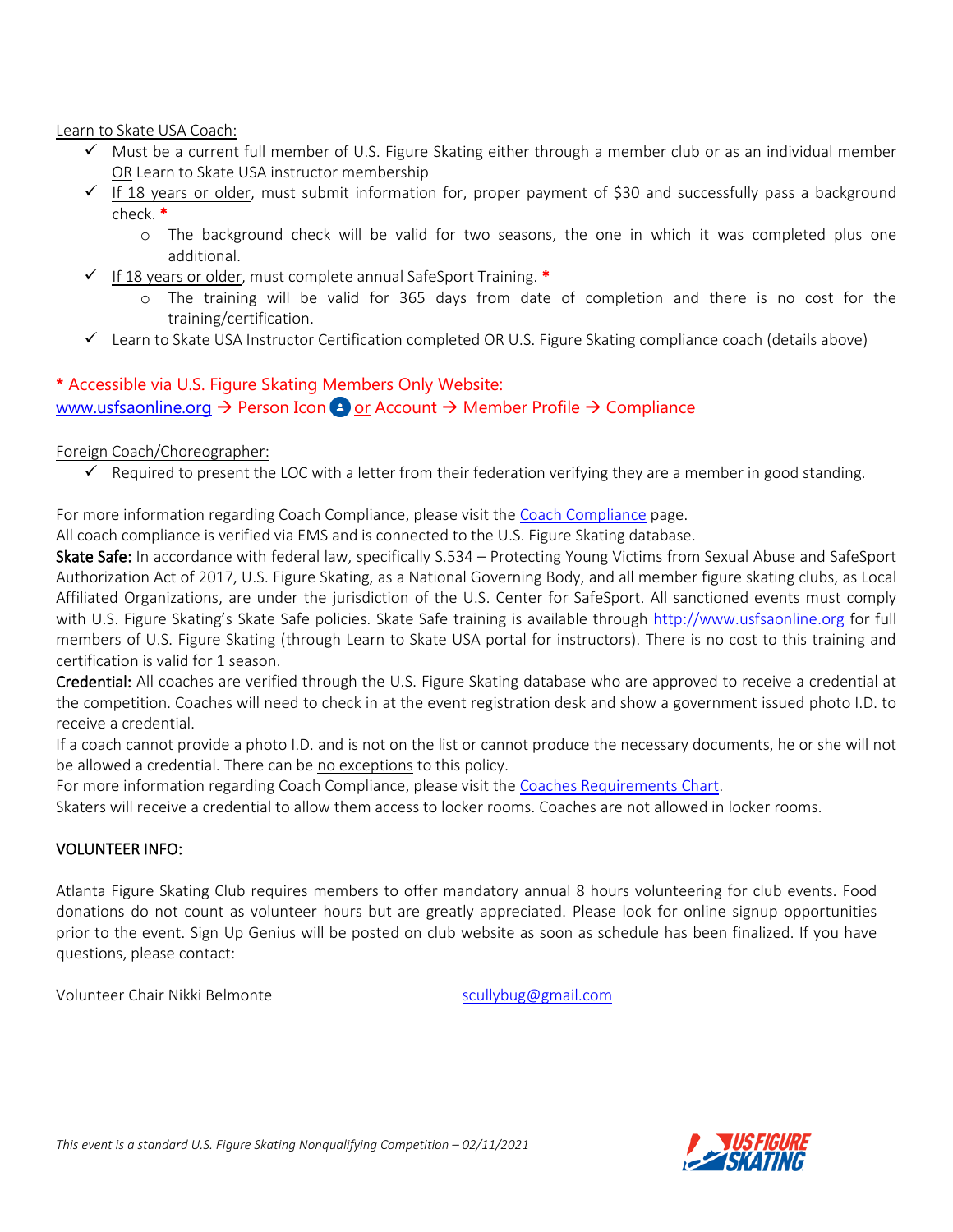# CONTACT INFO:

If you have questions, please contact: Competition Chair Tea Junnila [tea.junnila@hotmail.com](mailto:tea.junnila@hotmail.com) Competition Co Chair Paul Detwiler detwiler [detwiler.paul@gmail.com](mailto:detwiler.paul@gmail.com) Skate Safe Compliance Chair Amy Kilheffer and [amykilheffer@gmail.com](mailto:amykilheffer@gmail.com)

### ADDITIONAL INFORMATION:

#### Official Hotel:

The official hotel is Homewood Suites by Hilton Alpharetta, 10 775 Davis Drive, Alpharetta. Phone 800 293 0718. A block of rooms will be reserved.

Please follow information on club website under tab 2022 Magnolia Open - Virtual Program. We will offer a link to find special rate room block with hotel in the vicinity of the rink.

Link offers instructions to other local activities and restaurants for your convenience.

#### Vendors:

Skating related vendors will be offering services during competition. In case health regulations allow, vendors will be available inside the building.

#### Air Travel:

Hartsfield-Jackson International Airport is approximately 36 miles from The Cooler and local hotels. Travel time during non-peak rush hour is 45 minutes by car. MARTA train from the airport reaches up to Northsprings where bus transport is available to nearby bus stop or ride-hailing app services can be used for the rest of the commute.

#### Club Website:

The Atlanta Figure Skating Club website is [https://www.atlantafsc.com](https://www.atlantafsc.com/)